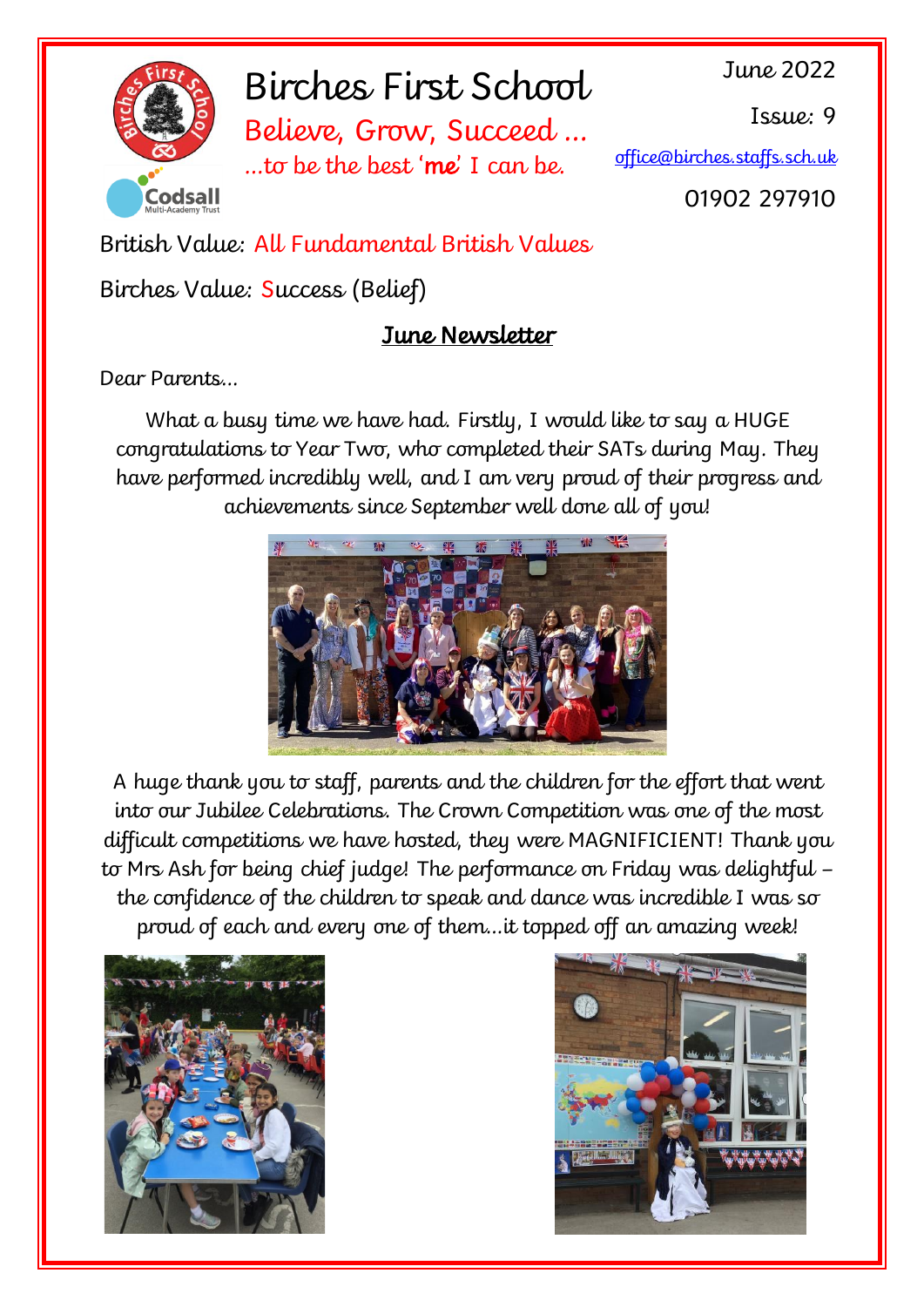We hope that you enjoyed the Queen's Biscuits and Medals that were sent home along with the Jubilee badge which was funded by the PFA to mark the Platinum Jubilee. During Sports Day, please do venture over to see our 'Tree for the Jubilee' that was planted by our School Councillors! Thank you to Codsall and Wergs Garden Centre for the donation - it is stunning!

The commemorative piece of artwork that was the backdrop for our performance is truly magnificent and indeed special because all the Birches children made their own patchwork tile. It will be hung in the hall as a keepsake for many years to come to remind us of the momentous occasion.

We have an incredibly busy last half term ahead with many exciting activities planned and most importantly the opportunity for children to spend time in their new classes. Preparations will begin for our fabulous Year 4s who will fly the Birches nest- I am sure they will treat us to an amazing Leavers' Show!

June celebrates Father's day and we would like to mark this by inviting all Dads or Grandfathers or any special male adult to join the children for a Father's Day Lunch. Letters will be sent out this week, we hope as many Dads/Uncles/God/Grandfathers etc can make it!

Here's to a fantastic final half term!

S Varricchione Headteacher

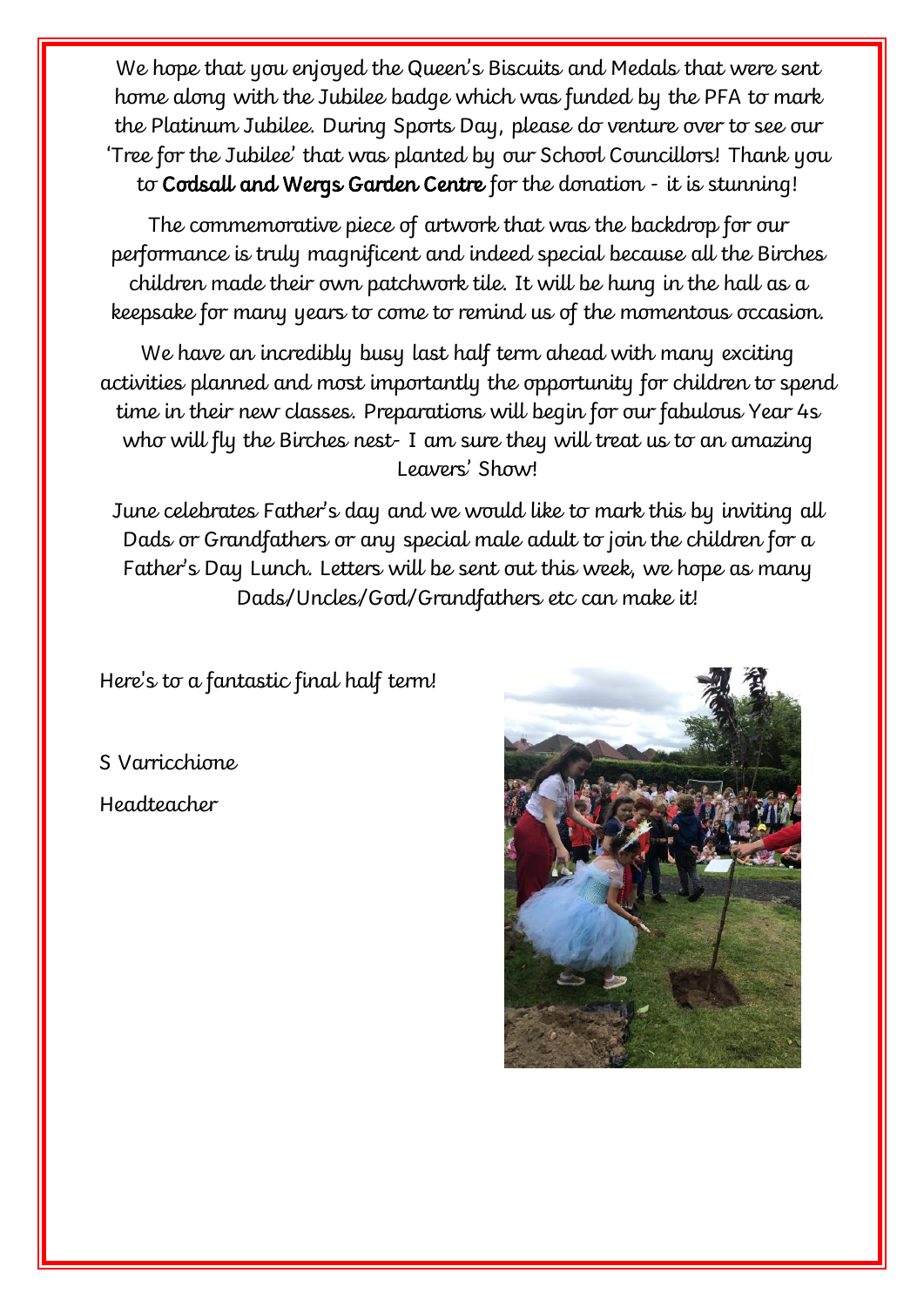#### Staffing Arrangements 2022/2023 Class Details:

Nursery: Mrs Lloyd, Reception: Mrs Buckley, Y1: Mr Jones, Y2: Miss Hulme and Mrs Petrylak Y3: Mrs Kandola and Mrs Hine Y4: Mrs Hill

We are delighted to welcome our new teaching staff to the Birches Team. We will be saying 'Good Bye and Good Luck' to Mrs Mogey and Miss Owen who will be onto ventures new, Governors and staff wish them both all the best and thank them for their hard work at Birches.





PALS Visits

Induction visits for new Nursery children will take place on

Wednesday June 15th, 22nd, 29th and July 6th.

We also look forward to welcoming our new Reception children into school for the morning of Wednesday 29th June and all day on Wednesday 6th July.

Whole school transition will also take place on these days with children visiting their new classes and teachers. Children are to go directly to their new classrooms in the mornings.

Children will be dismissed from their NORMAL Class on Wednesday 29<sup>th</sup> June and dismissed from their NEW class on Wednesday 6th July i.e:-

| <b>Current CLASS</b> | Collection                          |  |
|----------------------|-------------------------------------|--|
| Reception            | Year 1 (around the back by Nursery) |  |
| Year 1               | Year 2 on the playground            |  |
| Year 2               | Year 3 on the playground            |  |
| Year 3               | Year 4 Mobile (back door by canopy) |  |

Year 4 children going to Codsall Middle School will spend the day on BOTH of above days.

In the morning, to ease with transition Class Signs will be placed on the playground for children to line up and teachers will come to greet their new classes.



### Sun Protection

As the weather becomes warmer, we are aware that some children may be particularly sensitive to exposure to the sun. Please apply an all-day sunscreen before your child comes to school.

Children should not bring sunscreen into school.

Please remember sun hats and water bottles every day.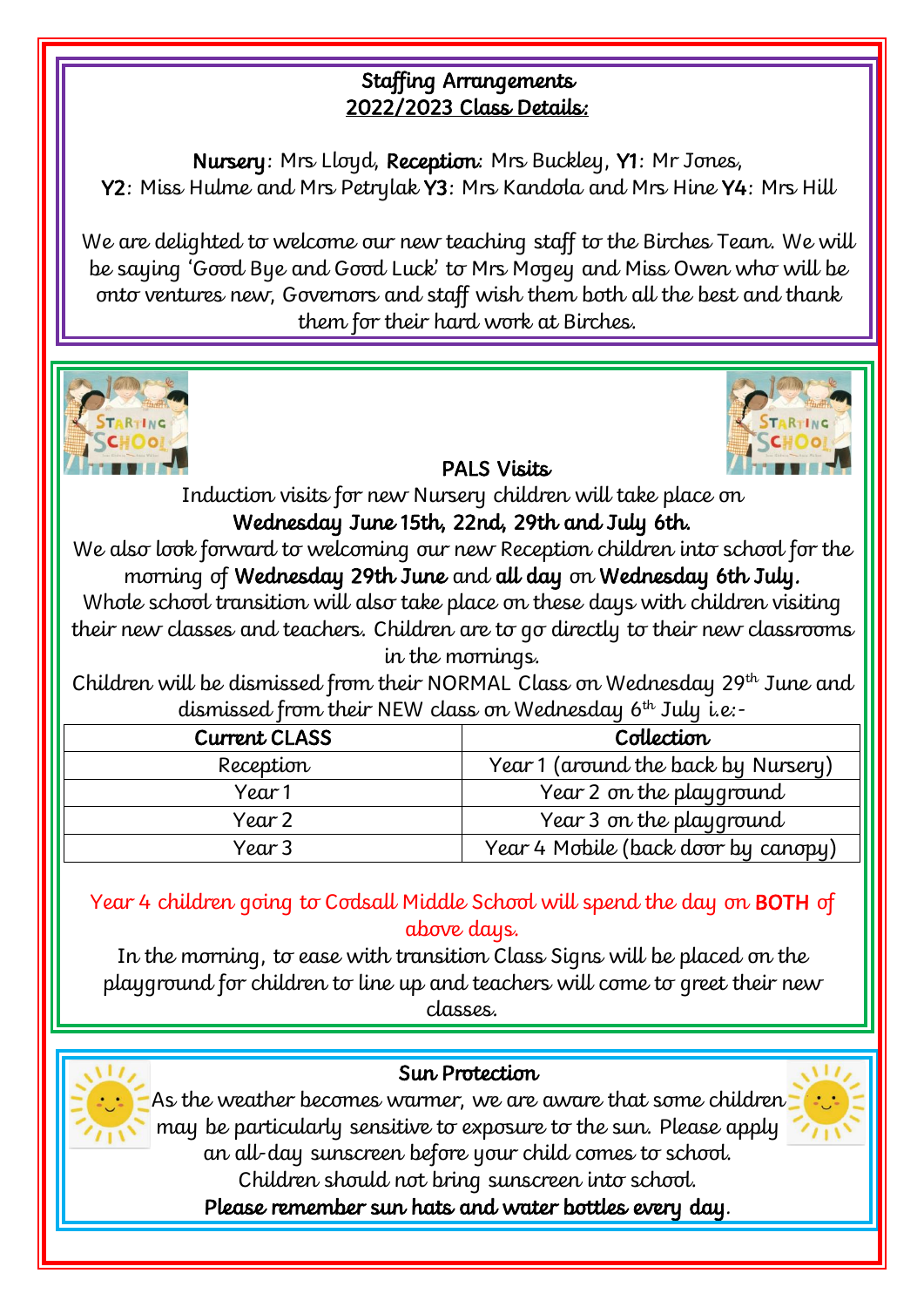#### PFA Summer Fayre

The PFA are also busy with their preparations for the Summer Fayre. We currently are raising funds for new library books, another set of iPads and hopefully to buy some books to support our Reading Scheme so that children receive a physical book every 6 weeks alongside their E Books (to buy this would cost school £18,000) so...every penny counts!

### We hope it will be a sunny, wonderful family day out!

Sports Day

Our annual Sports Day will take place on Thursday 30th June (weather permitting). Early Years Sports (Nursery & Reception)- 9.00-10.00am Y1-4 Sports - 10.30-12.00 pm

As Sports Day is split between EYFS and Main School we are permitted under our Health and Safety compliance to allow more spectators. We welcome all family members and pre-school siblings to attend. We are looking forward to a great morning!

If you can make/buy a cake for our refreshment stall they would greatly be received!

The PFA needs help with refreshments; Y1-Y4 parents in the morning 9-10 am and Nursery/Reception parents 10.20-12pm. Please volunteer if you can.

T H A N K Y O U!

#### Well done... Birches Cricket Team

Our cricket team took part in the South Staffs Dynamos Cricket event on Monday 23rd May and played superbly. So superbly that they have qualified for the final in Shrewsbury on 22<sup>nd</sup> June.

Well done Birches Cricket Club, I am SO proud of you all - SUPER STARS! Go and give it your best on the  $22<sup>nd</sup>$  and have fun!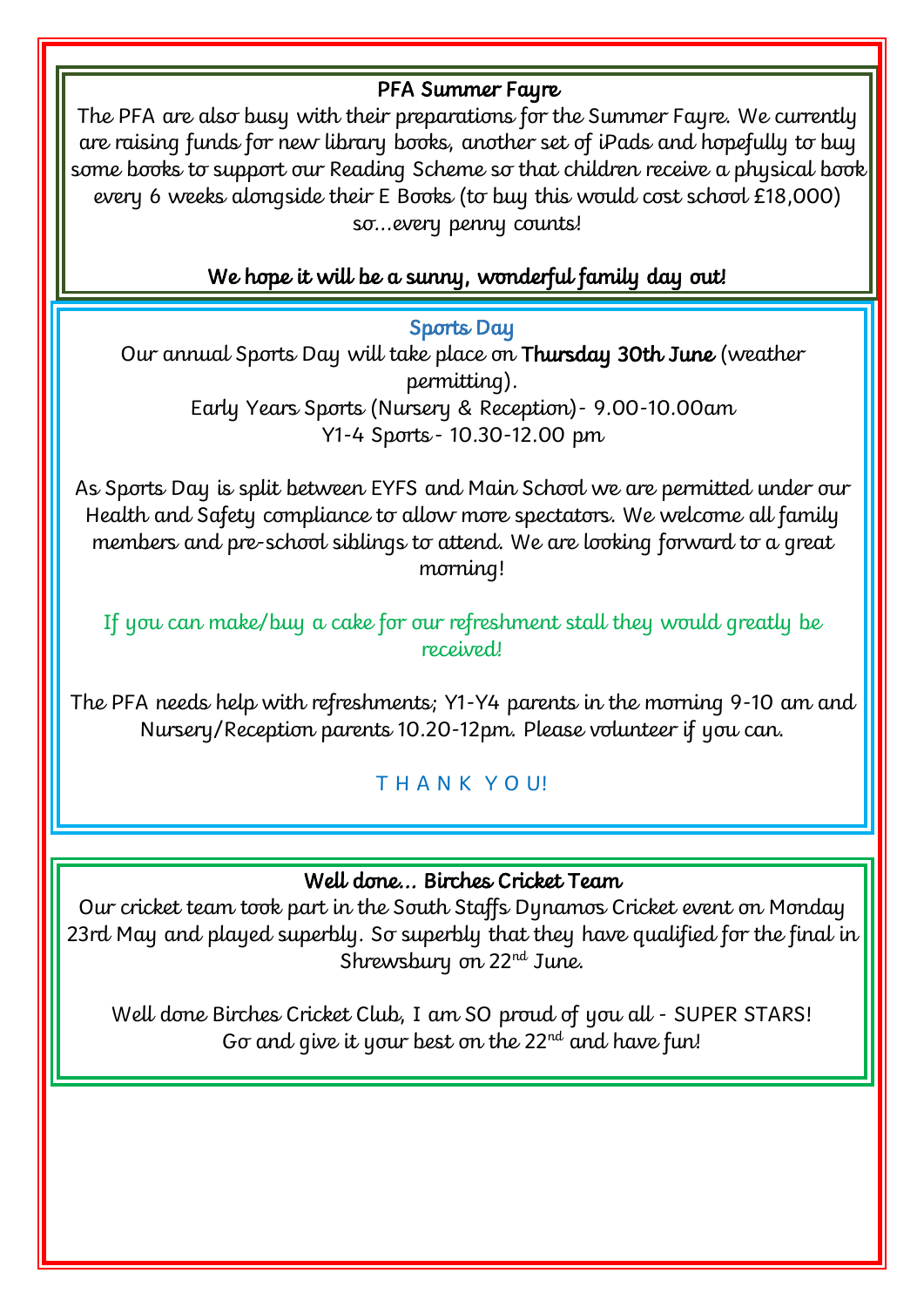#### Adult helpers

Do you have 10-20 minutes spare to help listen to readers-before the end of school or at drop off? Do you have a morning or afternoon free in which you could help in school?

If you can help in any way, we would love to welcome you in to school. Please contact the school office and we can discuss arrangements. Thank you.



## PFA Chocolate/Bring a Bottle Donation Day

Children are invited to bring to school a chocolate bar and/or a bottle and wear their own clothes for the day on **Wednesday 15<sup>th</sup> June 2022**. These donations will be most welcomed for the Summer Fayre!



Thank you

## Parking

Unfortunately, yet again I have received emails from residents in the street about parents' parking. Please note parking on yellow lines during the restricted times is not allowed nor is waiting allowed. I thank all of you who do park legally and considerately.

I have emailed and apologised to a resident as he was verbally assaulted by a parent. I plead for you to please remember when you are dropping off and picking up that children are around and we as adults are role models for our wonderful children and should be mindful of language and how we conduct ourselves. Parents did email in to say they had witnessed this, hence why I must address the situation.

Please do park safely and legally, thank you.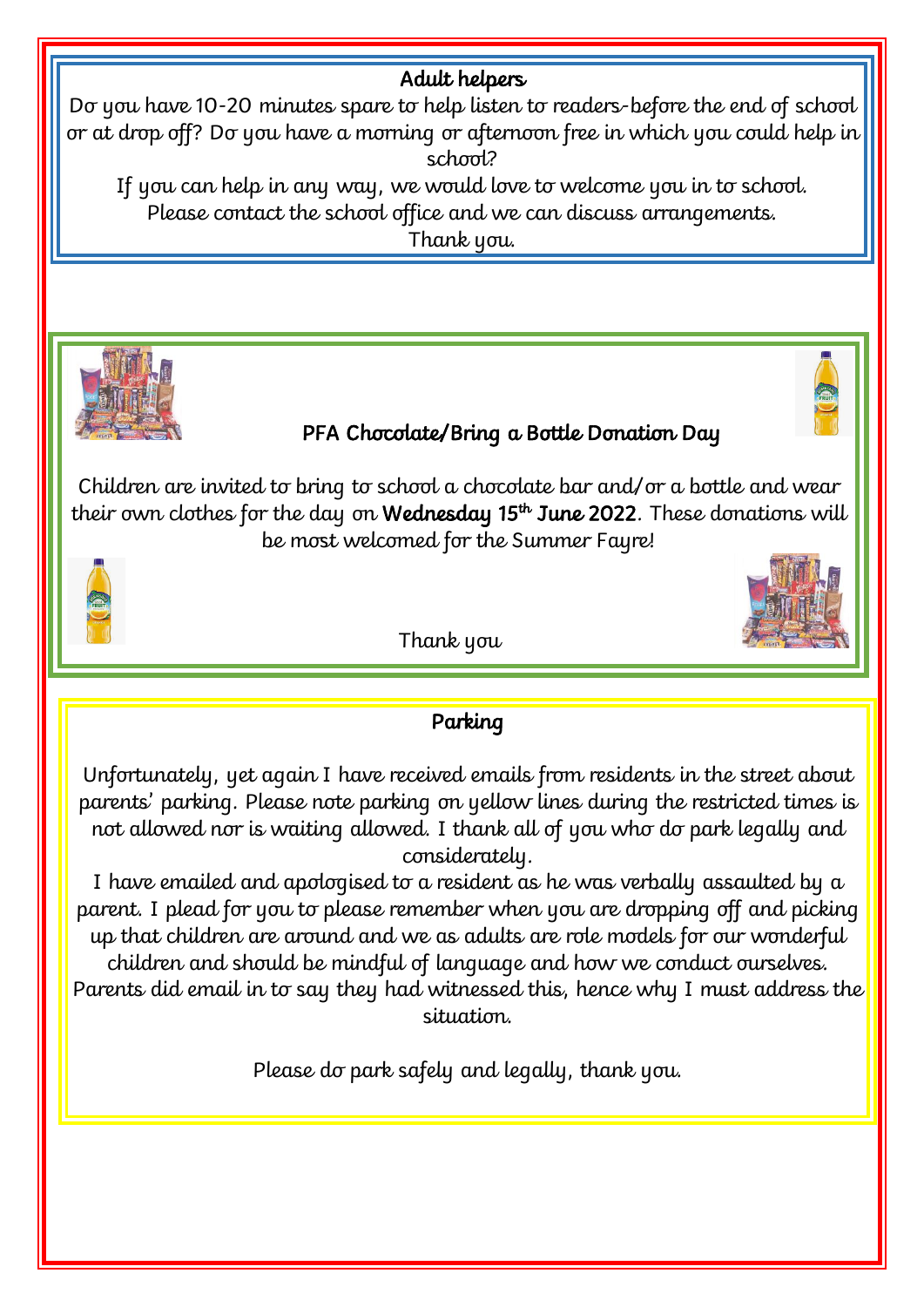#### Birches Girls and Boys Football Team

We continue to participate in the local schools Summer Tournament. We have lost some and won some…HOWEVER the teams have played their very best, they have shown tremendous bravery, sportsmanship, enthusiasm and teamwork. I couldn't be prouder of them regardless of the outcome.

We have our final match on Thursday  $23<sup>rd</sup>$  June at Perton First, I will be there as their Number 1 Fan supporting these fantastic sportsman/ladies.

Thank you to Mrs Burkitt and Mrs Lawley for coaching them and to Josh Burkitt who has been our referee without you this wouldn't have been possible!

| Dates for the Diary |                                                       |  |  |
|---------------------|-------------------------------------------------------|--|--|
| $7th$ June          | Welcome back all!                                     |  |  |
| $7th$ -10th         | Y1 Phonic Screening Check                             |  |  |
| $7th - 24th$        | Y4 Multiplication Timetable Check                     |  |  |
| 9th                 | Perton Academy Vs Birches First (Away)                |  |  |
| 10 <sub>th</sub>    | NSPCC Childhood Day                                   |  |  |
| 15 <sub>th</sub>    | Nursery/Reception Visits                              |  |  |
|                     | Bring a Bottle/Chocolate Bar to school Day            |  |  |
|                     | Nursery Father's Day Lunch                            |  |  |
| 16 <sup>th</sup>    | Reception Father's Day Lunch                          |  |  |
| 17 <sub>th</sub>    | Y1 Father's Day Lunch                                 |  |  |
| 20 <sub>th</sub>    | Y4 Father's Day Lunch                                 |  |  |
| 21st                | Y3 Father's Day Lunch                                 |  |  |
| 22nd                | Y4 Cricket District Finals-Good luck!                 |  |  |
|                     | Y2 Father's Day Lunch                                 |  |  |
| 22nd                | Nursery/Reception Visits                              |  |  |
| 23rd                | Football Match Perton First v Birches - Good luck     |  |  |
| 26th                | Summer Fayre                                          |  |  |
| 29th                | Induction morning for all classes                     |  |  |
|                     | Y4-Whole Day at Codsall Middle-Have fun!              |  |  |
| 30 <sub>th</sub>    | Sports Day                                            |  |  |
|                     | EYFS-9am                                              |  |  |
|                     | Y1-4-10.30am                                          |  |  |
| <b>JULY</b>         |                                                       |  |  |
| 6 <sup>th</sup>     | Induction Day-all children to their new class for the |  |  |
|                     | whole day.                                            |  |  |

#### GO BIRCHES GO!!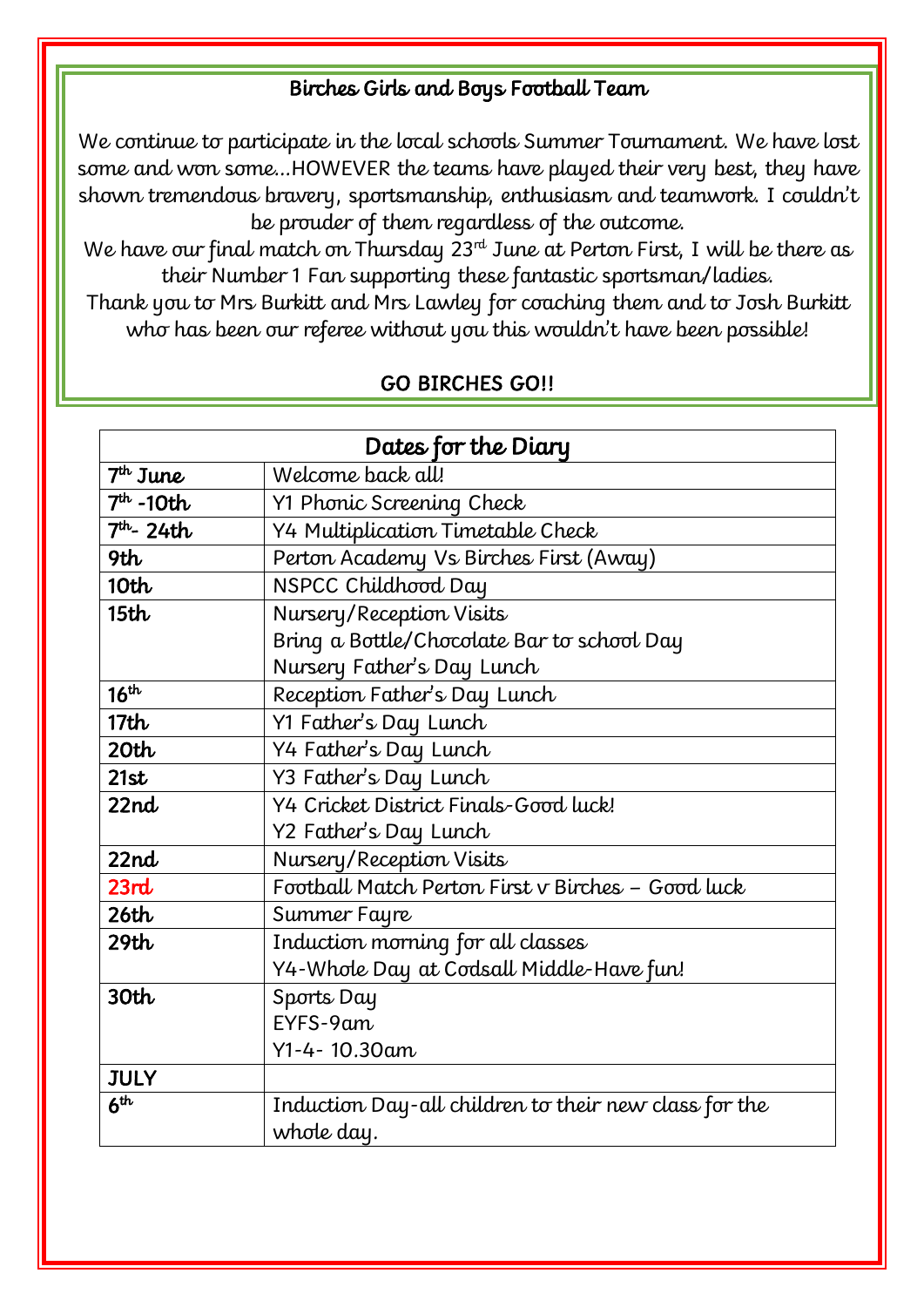# Safeguarding

Please see below Birches Safeguarding Team. Safeguarding is all staff's responsibility and at Birches we have a strong Safeguarding Culture. All staff are Level 1 trained and everyone below has received Level 1/2/3 Safeguarding Training. (Miss Varricchione Level 4 in addition).

| Miss <sub>S</sub><br>Varricchione<br>Headteacher<br>Designated<br>Safeguarding<br>Lead                       |  | Miss S Hulme<br>Assistant<br>Headteacher<br>Deputy<br>Designated<br>Safeguarding<br>Lead<br>(Year 2)    |  |  |  |
|--------------------------------------------------------------------------------------------------------------|--|---------------------------------------------------------------------------------------------------------|--|--|--|
| Mrs G Lloyd<br>Deputy<br>Designated<br>Safeguarding<br>Lead<br>(Year Nursery)                                |  | Mrs C Banks<br>Club Manager/Y3<br>Teaching<br>Assistant<br>Deputy<br>Designated<br>Safeguarding<br>Lead |  |  |  |
| Protect and safeguard the welfare of all our children.<br>Working together to help safeguard our<br>children |  |                                                                                                         |  |  |  |

Please contact school if you have any concerns and outside of school hours, or on weekends and bank holidays, please contact Staffordshire Children's Advice and Support Service Emergency Duty Team by phoning [0345 604 2886.](tel:03456042886)